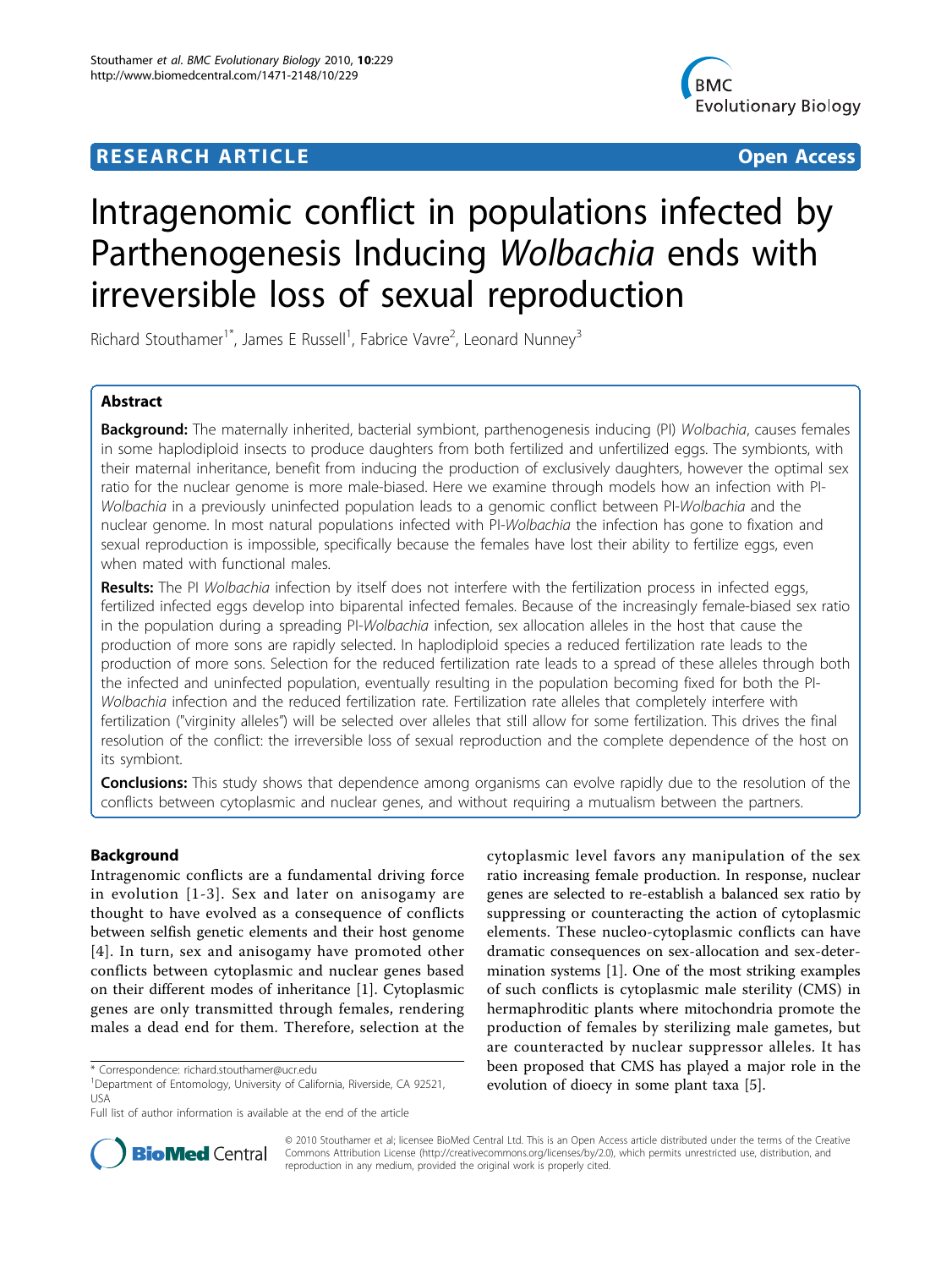Other cytoplasmically inherited genetic elements include endosymbiotic bacteria that are common in many arthropods. In many cases such symbionts cause female-biased offspring sex ratio by several means: either transforming genetic males into females (feminization [[6](#page-10-0)]), killing male offspring [[7\]](#page-10-0) or by inducing parthenogenesis [\[8](#page-10-0)]. For example; in different strains of Wolbachia all of these phenotypes have evolved [[9,10](#page-10-0)], different strains of Cardinium have been shown to induce feminization, parthenogenesis and cytoplasmic incompatibility [[11](#page-10-0)-[13\]](#page-10-0), while in Rickettsia both male killing strains [\[14](#page-10-0)] and parthenogenesis inducing strains are known [[15\]](#page-10-0). In the case of feminization, suppressor alleles have evolved and the intragenomic conflict has profoundly affected the sex-determination system in the woodlouse Armadillidium vulgare [[16\]](#page-10-0). Male-killers have also been shown to affect sexual selection by reversing the roles of males and females in courtship behaviors [[17\]](#page-10-0). Despite extreme sex ratio biases caused by symbionts, nuclear suppressor alleles do not always evolve rapidly. For instance, the male-killing Wolbachia in the butterfly Hypolimnas bolina on Independent Samoa has reached extremely high frequencies, only 1 in 100 individuals is male, but nuclear suppressor alleles have not evolved in over 400 generations [\[18](#page-10-0)]. However, resistance to male-killing in this system has been shown [[19](#page-10-0)] and a rapid invasion of populations infected with the male killer by these suppressor genes was recently observed [\[20\]](#page-10-0).

Here we investigate the consequences of nucleo-cytoplasmic conflict when parthenogenesis induction by Wolbachia occurs. PI-Wolbachia are found in many species of parasitoid wasps and allow infected females to produce daughters from unfertilized eggs [\[21](#page-10-0)]. In Hymenoptera the normal, sexual mode of reproduction is such that unfertilized (haploid) eggs become males while fertilized (diploid) eggs develop into females. The PI-Wolbachia does not appear to influence meiosis. Instead infected unfertilized eggs become diploid by a Wolbachia-induced modification of the first [[22,23\]](#page-10-0) or the second mitotic division [[24,25\]](#page-10-0). In all cases studied the outcome is: two identical sets of chromosomes that fail to separate, resulting in egg nuclei that are diploid. These eggs develop into completely homozygous infected females. In Trichogramma species the anaphase of the first mitotic division aborts and the resulting diploid individual develops into a female. The ability to develop from an unfertilized egg does not preclude the possibility of fertilization. In fertilized infected eggs, Wolbachia does not interfere with normal fertilization. In Trichogramma populations, where both infected and uninfected individuals co-exist, infected females mate and produce two types of infected daughters, heterozygous daughters that have a father, and completely homozygous daughters that are parthenogenetically produced [[22](#page-10-0)].

Genetic conflicts have been demonstrated in Trichogramma kaykai populations from the Mojave Desert (California, USA). In these populations, the PI-Wolbachia is found in all studied field populations at a relatively low frequency of about 10% of females. The infection does not reach higher frequencies because it is countered by the presence of a PSR (paternal sex ratio) chromosome [[26\]](#page-10-0). The PSR chromosome is a B-chromosome that is exclusively transmitted through males. It causes eggs fertilized with sperm from a PSR male to develop into males, instead of females [\[27,28](#page-10-0)]. The PSR chromosome accomplishes this by the destruction of the paternal set of chromosomes (excluding itself) in the fertilized egg, therefore the fertilized egg does not develop into a diploid female but becomes a haploid male, again a carrier of the PSR chromosome. The presence of the PSR chromosome in the T. kaykai population keeps the Wolbachia infection from reaching fixation [[26\]](#page-10-0).

In some wasp species the PI-Wolbachia infection has gone to fixation in all studied populations [\[21](#page-10-0)]. In other species both completely infected ('fixed') and uninfected populations exist geographically isolated from each other [[29-32\]](#page-10-0). 'Mixed' populations, in which infected and uninfected individuals coexists, are only known from several Trichogramma species [\[21\]](#page-10-0). In practically all 'fixed' populations sexual reproduction appears no longer possible. Males can be derived from such populations by antibiotic treatment and paired with antibiotic treated females, and still no sexual reproduction takes place. In those species where both sexual and infected populations occur in geographically distinct areas, it is possible to investigate which of the two sexes is responsible for the lack of fertilization. In Apoanagyrus lopezi [[29\]](#page-10-0), Telenomus nawaii [[30](#page-10-0),[31\]](#page-10-0), Leptopilina clavipes [[32](#page-10-0)], L. japonica [[33\]](#page-10-0) and Trichogramma pretiosum (Peru) [[34](#page-10-0)] males derived from 'fixed' populations by antibiotic treatment are able to inseminate females from sexual populations, and these females use the sperm to successfully fertilize their eggs. However, females from infected populations exposed to males from the sexual population do not fertilize their eggs. Therefore in the 'fixed' infected populations, sexual functionality has been lost in females, but not in males. Similarly, in Aphytis lignanensis, A. diaspidis [[35\]](#page-10-0) and Eretmocerus mundus [\[36](#page-10-0)] males derived from 'fixed' infected populations produce sperm and mate with infected females, but the females do not then use the sperm to fertilize their eggs. Furthermore, in Telenomus nawaii, repeated introgression of nuclear genes from a 'fixed' infected population (using males were derived by antibiotic treatment) into females from an uninfected population,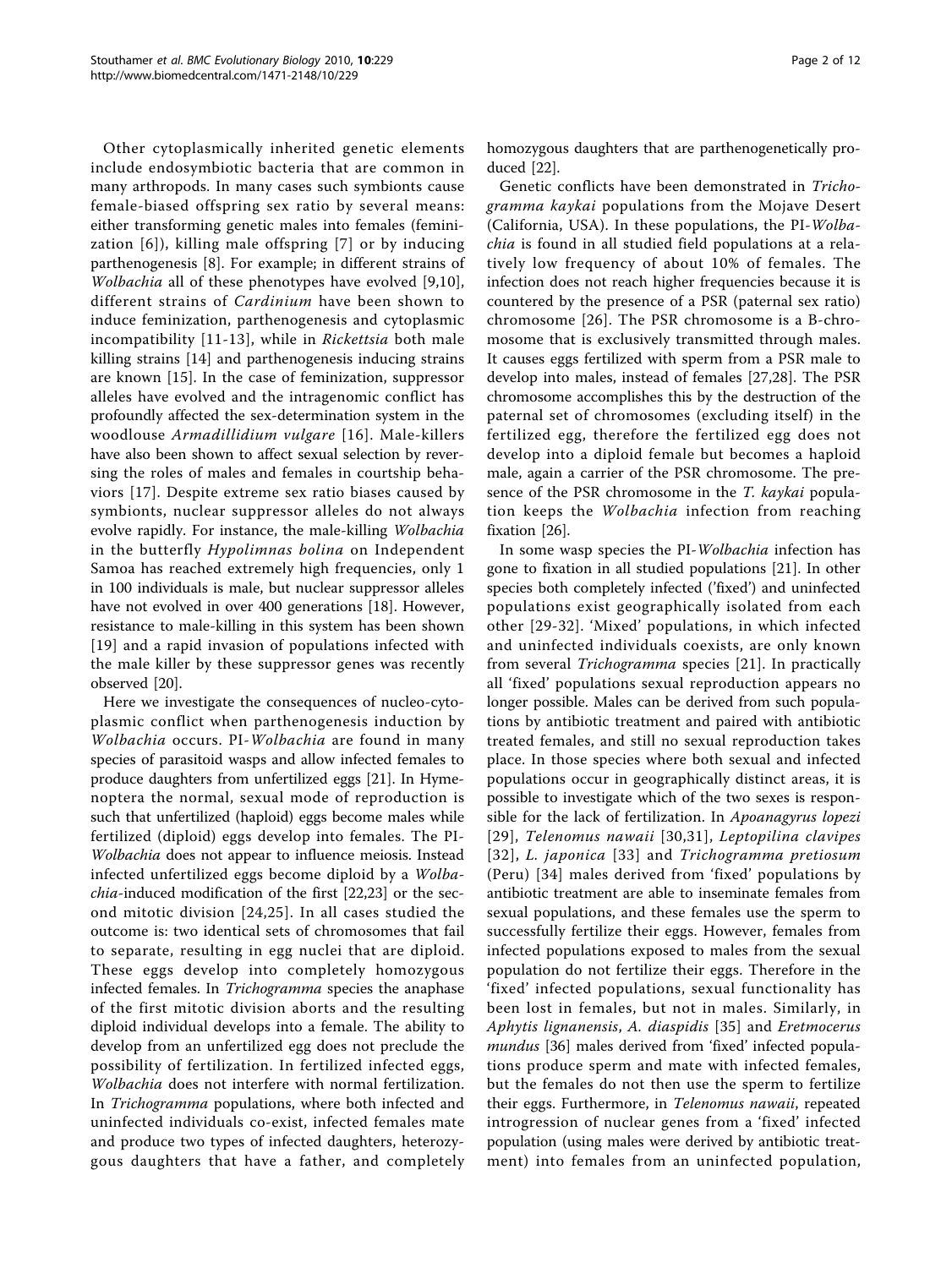<span id="page-2-0"></span>resulted after two generations in the inability of some of the introgressed females to produce fertilized eggs ([[31\]](#page-10-0)). This shows that the non-fertilization trait is inherited as one or more nuclear genes.

The loss of female versus male sexual function in 'fixed' infected populations can be explained by selection against female sexual function. Several hypotheses have been proposed to explain this asymmetry in the loss of sexual function. Stouthamer et al [\[37\]](#page-10-0) posed the "neutral mutation accumulation" hypothesis: once a PI-Wolbachia infection had reached fixation there would be no more selection to maintain alleles involved in sexual reproduction and over time both male and female sexual function would erode. Huigens and Stouthamer [\[21\]](#page-10-0) subsequently suggested that female sexual function would erode faster if more loci were involved in coding for the female behavior than for the male behavior. Alternatively, Pijls et al [[29\]](#page-10-0) hypothesized that once a population had reached fixation for the PI-Wolbachia infection and sexual reproduction has ceased, those mutations that would disable costly female traits involved with sexual reproduction would be selected. Examples of costly female traits could be pheromone production, maintenance of spermathecal glands etc. This "costly female trait" hypothesis would explain the rapid decline in sexual behavior of the females relative to that of the males. More recently, Huigens and Stouthamer [\[21](#page-10-0)] and Jeong and Stouthamer [[31\]](#page-10-0) hypothesized that the female-biased sex ratio in populations with a spreading PI-Wolbachia infection selects for alleles that increase the production of males, which in haplo-diploids is accomplished by a reduced egg fertilization rate. They used the term "functional virginity mutations" to describe these mutations because the phenotypic result is females that no longer fertilize their eggs. "Functional virginity mutations" could disable any trait required for successful sexual reproduction in females. These same traits could be the target of "costly female trait" mutations. However, in contrast to the "functional virginity" hypothesis, the "costly female trait" hypothesis requires that disabling the trait also results in a positive physiological fitness effect.

Using models, we explore these hypotheses and show that the spread of a PI-Wolbachia infection, results in selection favoring mutations in the nuclear genes reducing the female fertilization rate. Our models show that the genetic conflict between PI-Wolbachia and the nuclear genome strongly influences offspring sex-allocation and that the final resolution of the conflict is the irreversible loss of sexual reproduction ending in the complete reproductive dependence of the host on its symbiotic counterpart. This is consistent with the irreversible loss of sexual reproduction found in many PI-Wolbachia infected species [[21\]](#page-10-0).

## Results

## Models

We model the spread of a PI-Wolbachia infection in an initially uninfected population. We present these models with increasing complexity. First, we model the case where the *Wolbachia* transmission from mother to offspring is perfect, but where the cost of being infected varies. Next, we introduce imperfect transmission of the PI-Wolbachia (in these cases not all the offspring of the infected mothers are infected). We provide analytic solutions for these cases. Finally, we allow the fertilization rate of the females in the population to vary. For this last model we used iteration of numerical examples to provide some exact calculations, and support these results with an approximate general analytic solution.

### 1. Perfect transmission of the Wolbachia

We assume that a parthenogenesis inducing *Wolbachia* enters into a population, has a perfect transmission from mother to offspring, and imposes no cost on infected females so the offspring production of infected females equals that of uninfected females which is the case in some species [[38-41\]](#page-10-0). Assuming the egg fertilization rate of females is  $x$ , then an uninfected female will produce a fraction of x daughters and 1-x sons, while all the offspring of infected females are daughters (Table 1). The relationship between the fraction of females infected in generation t+1  $(I_{t+1})$  as a function of the infection among females in generation  $t(I_t)$  is:

$$
I_{t+1} = I_t / [I_t + (1 - I_t) x ]
$$
 (1)

This can be generalized to

$$
I_{n} = I_{0} / (I_{0} + (1 - I_{0}) x^{n})
$$
 (2)

|  |  |  |  |  |  | Table 1 Proportions of different types of offspring produced by Wolbachia infected or uninfected females |
|--|--|--|--|--|--|----------------------------------------------------------------------------------------------------------|
|--|--|--|--|--|--|----------------------------------------------------------------------------------------------------------|

|                     | Infected female (Fecundity = $\omega$ ) |                           | Uninfected mother (Fecundity $= 1$ ) |                           |  |
|---------------------|-----------------------------------------|---------------------------|--------------------------------------|---------------------------|--|
| Offspring type      | Fertilized eggs $(x)$                   | Unfertilized eggs $(1-x)$ | Fertilized eggs $(x)$                | Unfertilized eggs $(1-x)$ |  |
| Infected daughter   | $\omega \times \alpha$                  | $\omega(1-x)\alpha$       |                                      |                           |  |
| Uninfected daughter | $\omega x(1-\alpha)$                    |                           |                                      |                           |  |
| Uninfected son      |                                         | $\omega(1-x)(1-\alpha)$   |                                      | . – X                     |  |

The relative offspring production of the infected females compared to uninfected females is  $\omega$ .The transmission efficiency of the Wolbachia from infected mother to offspring is  $\alpha$  and the egg fertilization rate is x. We assume that all females both infected and uninfected have been inseminated.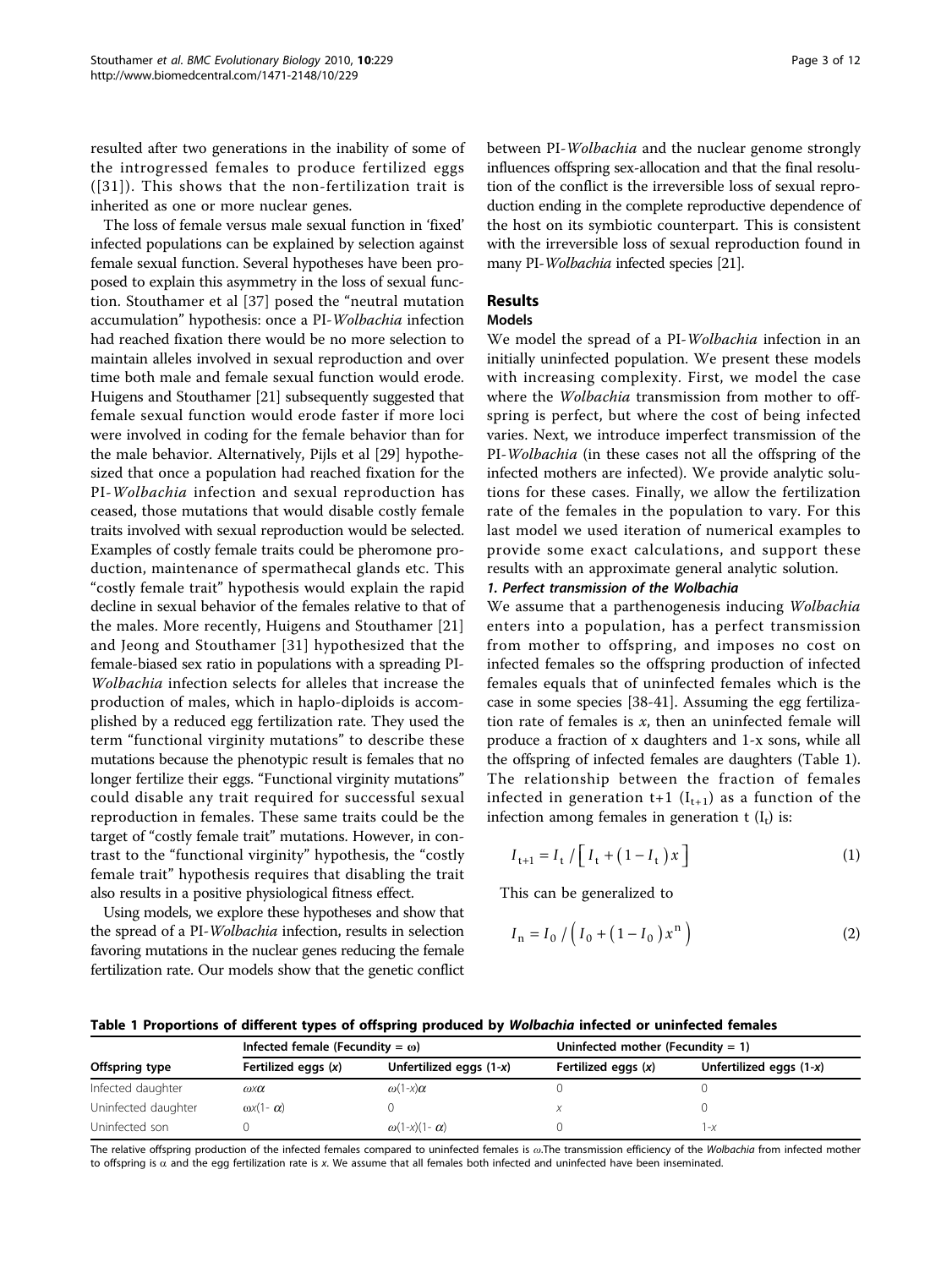<span id="page-3-0"></span>Under such circumstances the infection will rapidly go to fixation in the population, the speed of the spread being dependent on the fertilization rate. The higher the fertilization rate the longer it will take before the infection reaches fixation.

Infection with the PI-Wolbachia may have some physiological cost to the host, resulting in reduced fitness of infected females. In several species, infection with PI-Wolbachia reduced the offspring production of infected females relative to uninfected females [[36](#page-10-0)[,42-44\]](#page-11-0).

The relative offspring production of the infected females compared to uninfected females equals ω. Under these conditions the infection frequency in generation n is given by:

$$
I_{n} = I_{0} \omega^{n} / [I_{0} \omega^{n} - I_{0} x^{n} + x^{n}]
$$
 (3)

The dynamics of this system are determined not by the total offspring production but by the number of daughters that the females produce, and only two outcomes are realistic: 1) if an infected female produces fewer daughters than an uninfected female, the infection will not spread (if  $\omega \ll x$ ), and 2) if an infected female produces more daughters than an uninfected female the infection goes to fixation (if  $\omega > x$ ).

The number of generations  $(n)$  it takes to go from an infection frequency among females of  $I_0$  to  $I_n$  is given by:

$$
n = \ln \{ [ I_0 (1 - I_n) ] / [ I_n (1 - I_0) ] \} / \ln(x / \omega) \quad (4)
$$

The time before the infection reaches fixation depends on how much larger ω is than x. It is clear that the number of generations it takes to reach a particular infection frequency increases with a higher fertilization frequency of the eggs, and with a lower relative fitness of the infected females.

## 2. Imperfect transmission of the PI-Wolbachia

The transmission of the Wolbachia infection is not perfect in many parasitoid Hymenoptera [[21,41,](#page-10-0)[43\]](#page-11-0). In general, the transmission of Wolbachia declines with the age of the mother. The older the infected mother, the more eggs she produces that apparently receive an insufficient dose of bacteria and consequently develop into male offspring. In some species infected females even produce male offspring on the first day of their oviposition [[41](#page-10-0),[45\]](#page-11-0). Inefficient transmission of the infection can be modeled by defining the fraction of infected virgin female offspring that receive a high enough PI-Wolbachia titre to express the parthenogenesis phenotype (i.e. develop into a female) as the transmission efficiency  $\alpha$  (see Table [1](#page-2-0)). A mated infected female is expected to produce a fraction of  $\alpha$  infected eggs and 1- $\alpha$  uninfected eggs. Of the infected eggs a fraction x is

fertilized and  $1-x$  remains unfertilized, but all infected eggs develop into infected females. Of the uninfected eggs a fraction x is fertilized, and develop into uninfected females, and  $1-x$  remains unfertilized and develop into males. If the infection also causes a reduced offspring production and all females are assumed to have mated, the infection frequency among females is given by the following recursive relationship:

$$
I_{t+1} = I_t \alpha \omega / (I_t \alpha \omega + I_t (1 - \alpha) \omega x + (1 - I_t) x)
$$
 (5)

The PI-Wolbachia can only spread from rarity if infected females produce more infected daughters than uninfected females produce uninfected daughters  $(\alpha \omega > x)$  in which case the infection does not go to fixation but reaches an equilibrium (solid curve Figure 1A).



Figure 1 Spread of PI-Wolbachia infection in a population and its effect on the population sex ratio. A. Solid curve: Increase of PI-Wolbachia infection in a population over time where initially 1% of the females are infected, the transmission efficiency of the Wolbachia ( $\alpha$ ) is set at 95%; there is no cost of being infected ( $\omega$  = 1). All females are mated. Dashed curve: The fraction of uninfected females that are the offspring of infected mothers. B. The ratio of females to males in the population over the generations. Values were derived using equation 5 from the text.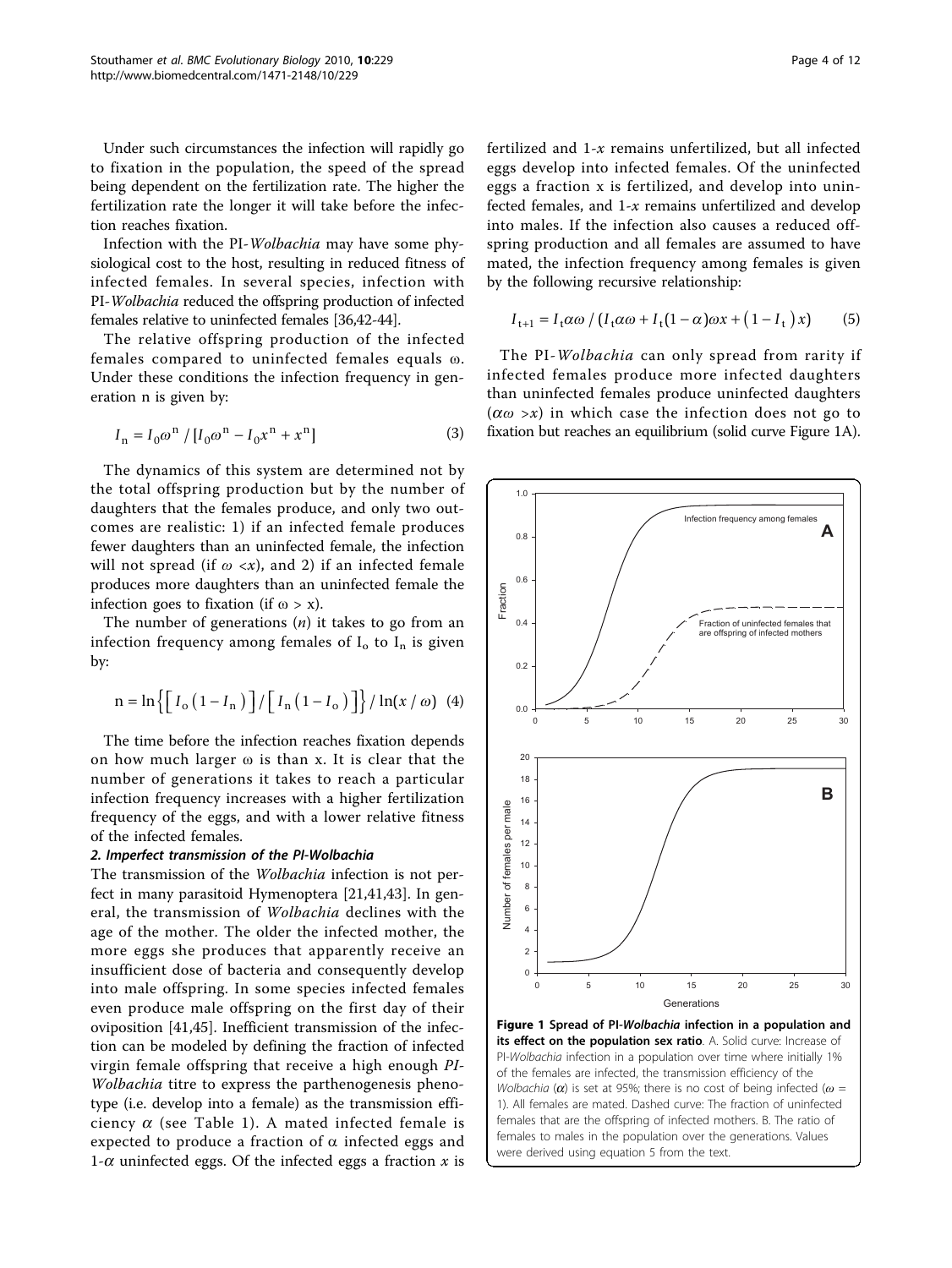At equilibrium the relationship is given by [[45](#page-11-0)]:

$$
I_{eq} = (\alpha \omega - x) / (\alpha \omega + x \omega - \alpha x \omega - x)
$$
 (6)

The equilibrium is maintained because mated infected females also produce some uninfected daughters (Table [1\)](#page-2-0), and this "sponsoring" of the uninfected part of the population by the infected females increases with the infection frequency in the population (dashed curve Figure [1A](#page-3-0)).

Once the Wolbachia infection starts to spread in a population the sex ratio becomes more and more female-biased (Figure [1B](#page-3-0)). Equation (6) can be used to determine the relative number of females per male  $(\phi)$ for a population at equilibrium:

$$
\phi = (\alpha \omega + x\omega - \alpha x\omega - x) / (\omega - \alpha \omega + \alpha \omega x - \omega x) \quad (7)
$$

The degree of female bias increases with the *Wolbachia* transmission efficiency  $(\alpha)$ , and to a lesser extent decrease with the relative cost of being infected  $(1-\omega)$ (Figure 2).

The model integrating the infection cost and, especially, the imperfect transmission is more representative of natural situations. An equilibrium infection frequency can be maintained under these circumstances (equation 6); allowing the long-lasting co-existence of infected and

uninfected females and the evolution of conflict between the nuclear and cytoplasmic genes.

## 3. Evolution of fertilization rate of females

When the population sex ratio becomes more femalebiased because of a spreading PI-Wolbachia infection, males will have increased fitness due to their high mating rates. Thus alleles that reduce the egg fertilization rate will be selected, since all unfertilized eggs of uninfected females and a fraction  $(1-\alpha)$  of eggs of infected females become males (see Table [1](#page-2-0)). Genetic variation for offspring sex ratio (i.e. fertilization rate) has been found in several uninfected parasitoid wasp species [[47-49\]](#page-11-0).

We simulated the spread of a PI-Wolbachia infection in a population where two fertilization rate variants were present: 1) the wild type fertilization rate  $(x,$ females expressing this allele fertilize 50% of their eggs) and 2) a recessive mutant fertilization rate allele  $(n,$ females expressing this allele fertilize a lower percentage of their eggs) using the recurrence relationships defined in additional file [1.](#page-9-0) The simulations were initiated with a wild type population into which we introduced a PI-Wolbachia infection at a 1% frequency among the females (frequency of infected  $(I)$  wildtype  $(++)$  females  $I_{++}$  = 0.01, frequency of uninfected (*U*) wildtype (++) females  $U_{++}$  = 0.99, with all other female genotypes at zero; see additional file [1\)](#page-9-0) and a recessive fertilization

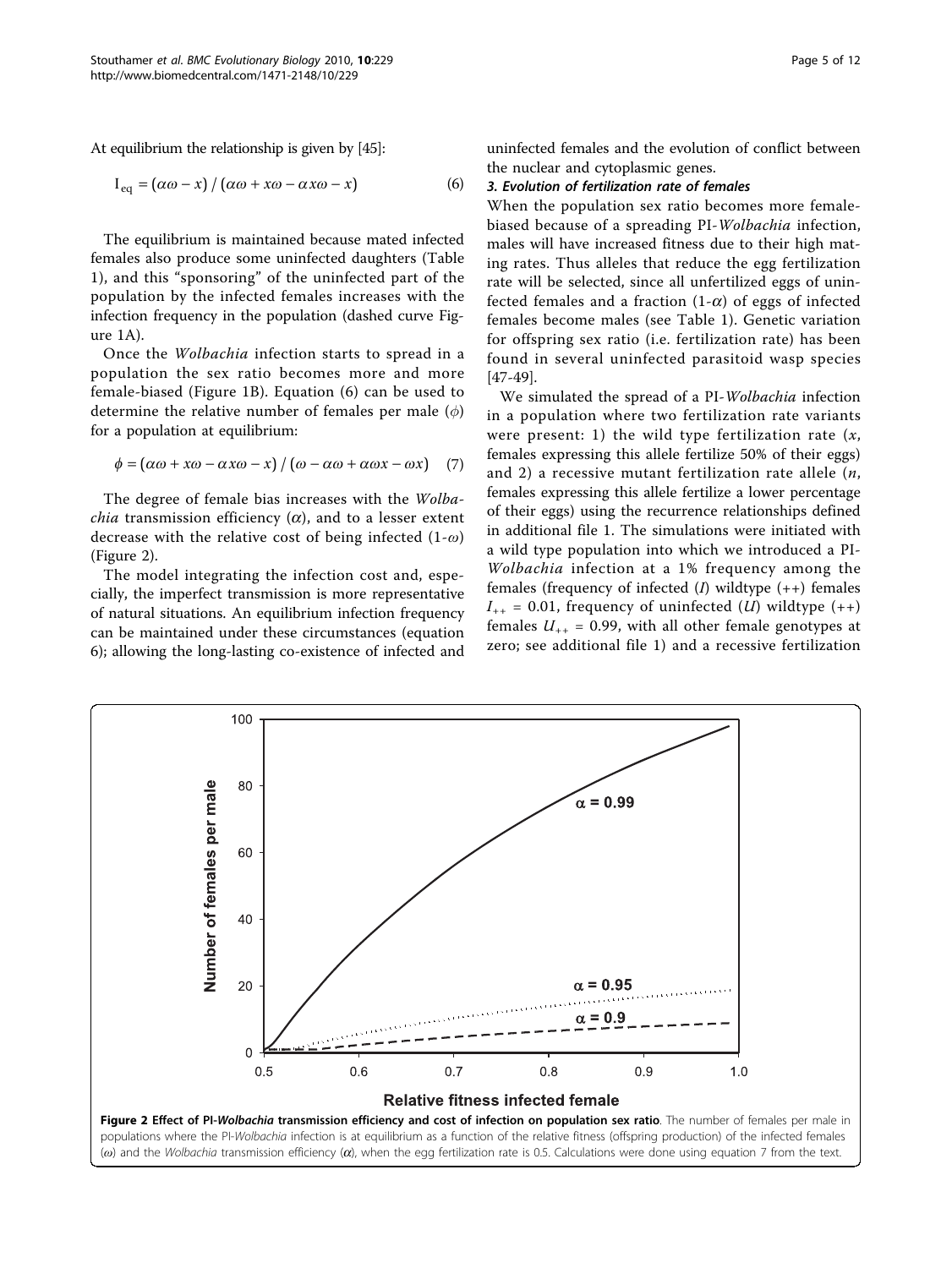mutant *n* at a frequency of 1% in the males ( $M_n = 0.01$ ,  $M_{+} = 0.99$ ).

To confirm the generality of the simulations, we derived an analytic solution for the initial spread or decline of a rare recessive fertilization mutation (additional file [2](#page-9-0)).

In all simulations the Wolbachia infection rapidly spreads through the population to the level determined by the transmission efficiency and the cost of being infected (equation 6). Once the infection has reached high frequencies (Figure [3A\)](#page-6-0) the fertilization rate mutant increased rapidly in frequency and became fixed in both infected and uninfected parts of the population (Figure [3B, C](#page-6-0)). The increasing frequency of the low fertilization mutant leads to a proportional increase in infection frequency in the population because fewer uninfected daughters are produced because: 1) uninfected females homozygous for the low fertilization mutant produce fewer daughters and 2) infected females homozygous for the low fertilization mutant produce fewer uninfected daughters (reduced sponsoring effect; see Table [1](#page-2-0) ). We also demonstrated that spread of the genotype conferring the lowest fertilization rate also occurs within a two-locus model with cumulative effects (results not shown). Each fertilization mutant or combination of mutants, producing the lowest fertilization rate spreads through the population. Given sufficient variation for egg fertilization this ultimately leads to the complete loss of egg fertilization, caused by either the cumulative effect of many mutations at loci each with a small effect on the fertilization rate, or by a single major mutation with a large effect. The end result is a population where all females are infected and no longer fertilize their eggs. During this spread the mating behavior of the males should not be affected since male mating success drives the evolution. Consequently, males are functional and capable of producing offspring with nonmutant females during this period.

The generality of this result is shown by the analytic condition for the initial spread of any recessive allele that reduces the wild type fertilization rate by a fraction  $\nu$ , so that the mutant fertilization rate  $n = x(1-\nu)$  (see eqn A2, additional file [2](#page-9-0)):

$$
xv(1-\alpha)(1-2r) > 0
$$

where  $r$  is the prevailing proportion of males in the population. Note that the only necessary condition for the spread is a female biased sex ratio  $(r < 0.5)$ .

The mutation(s) causing the lowest fertilization frequency spreads through the population, assuming there are no other fitness costs associated with these mutations. The most extreme case will be a mutant causing

females not to fertilize any of their eggs  $(n = 0)$ . Figure [4](#page-6-0) shows an example of the changes in genotype frequencies when there is a single fertilization rate locus with two alleles: wild type allele with a fertilization rate of  $x = 0.5$  and the recessive mutant allele with fertilization rate  $n = 0$ . The mutant allele is entered in a wild type population as 1% of the males, simultaneously the PI-Wolbachia infection is entered in the population as 1% of the females (see additional file [1\)](#page-9-0). Figure [4](#page-6-0) illustrates two aspects of the spread of these fertilization mutants. The mutant allele initially spreads mainly through the selective advantage of males (i.e when the ratio of phenotypically wildtype females to males > 1[dotted line Figure [4c](#page-6-0)]). However, as soon as this ratio falls below one, there is no longer a selective advantage for the females to produce sons. Although there still is a large ratio of females to males in the population (solid line Figure [4c](#page-6-0)), an ever decreasing proportion of the females still fertilizes their eggs (dotted line Figure [4c](#page-6-0)). Yet, the mutation continues to spread in the population, because almost all males carry the mutant allele (solid line Figure [4b](#page-6-0)). These males are the offspring of infected females homozygous for the mutation. The few remaining phenotypically wildtype females will most likely mate with mutant males. Thus, these two effects together drive the mutation to fixation.

In the previous discussions we assumed that all the females in the population would mate (although not all of them would use the sperm to fertilize their eggs), which may not be realistic given the extremely female biased sex ratio that will be found in the population. It could be argued that if females remain unmated, many more wildtype males are produced and that would slow down or even stop the spread of the fertilization mutants. To simulate the situation where a fraction of the females remains unmated  $(p)$ , we simulated several scenarios first where males had an unlimited mating capacity and all females in the population would be inseminated, next we simulated the spread of fertilization mutation ( $n = 0$ ) when we restricted the males mating capacity (mm) to 15, 10, 5 and 1 female(s) per male respectively. A fraction of females remains unmated (p) if the overall ratio of females to males  $(R)$  in that generation is larger than the male mating capacity:  $p =$ mm/R (see additional file [3\)](#page-9-0). Figure [5](#page-7-0) shows the outcome of these simulations. In all cases even with a very limited male mating ability of 1 female per male both the fertilization mutation and the infection went to fixation, as expected based on our analytic solution, which for this case predicts the spread of a fertilization reducing mutation provided that (see A2, additional file [2\)](#page-9-0):

$$
pxv(1-\alpha)(1-2r) > 0
$$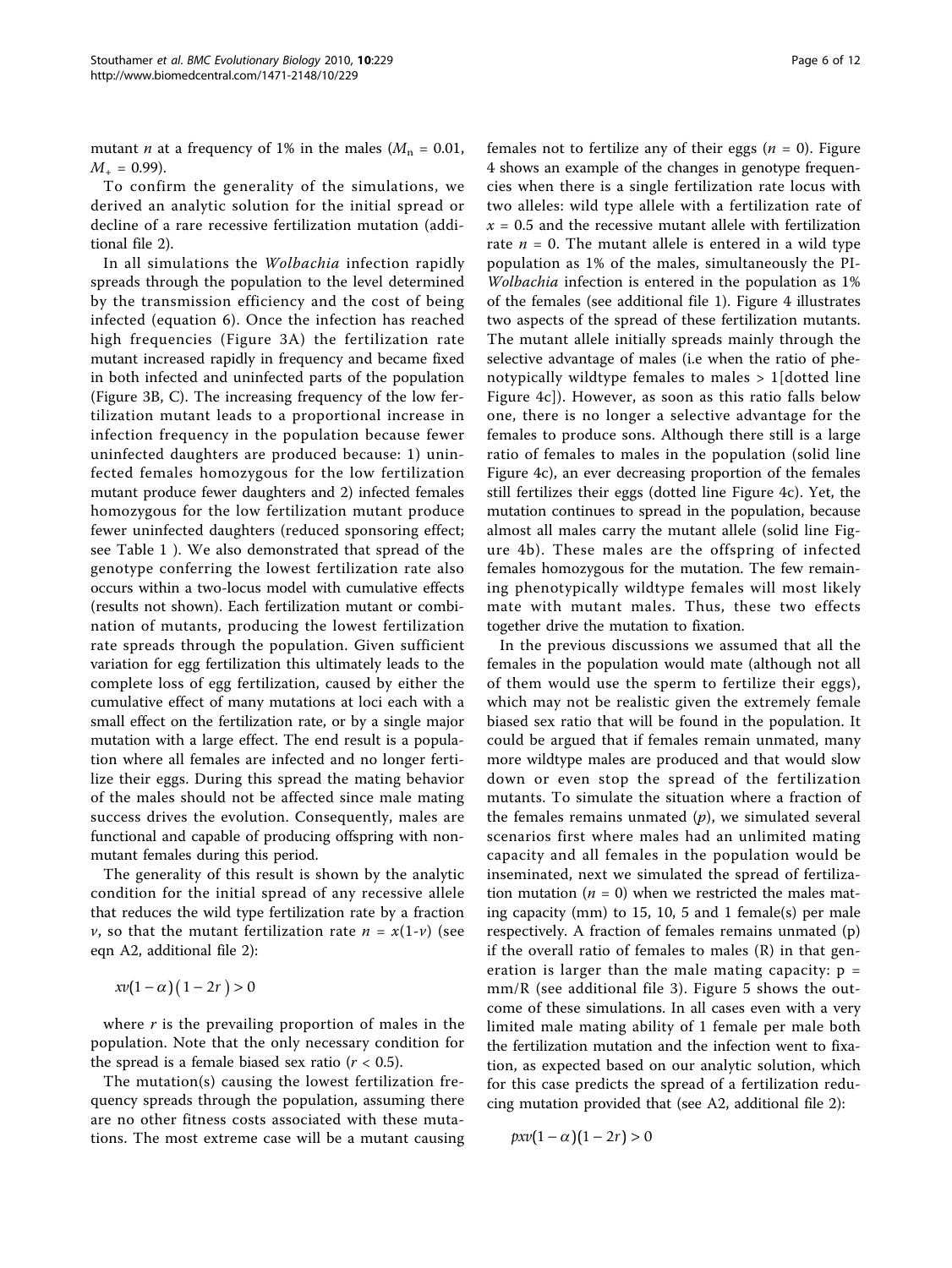<span id="page-6-0"></span>





Figure 4 Spread and subsequent fixation of a virginity mutant in a wild type population. Spread of the recessive mutant allele for fertilization rate of  $m = 0$  ("virginity mutation") in a population with a wild type fertilization rate of  $x = 0.5$ . In generation 1 a PI-Wolbachia infection is entered in the population in 1% of the females, while at the same time the mutant fertilization rate allele is entered in 1% of the males. The PI-Wolbachia does not have any effect on the offspring production of the infected females ( $\omega = 1$ ) and has a transmission efficiency  $(\alpha)$  of 95%. Calculations were done using the model described in additional file [1](#page-9-0). A: Frequencies of the female genotypes for both infected  $(1)$  and uninfected  $(1)$ females, B: Frequencies of the male genotypes and C: Number of females in the population per male for all the female genotypes (nn, n+ and ++; solid line) and for those genotypes that are still fertilizing their eggs (n+ and ++; dotted line)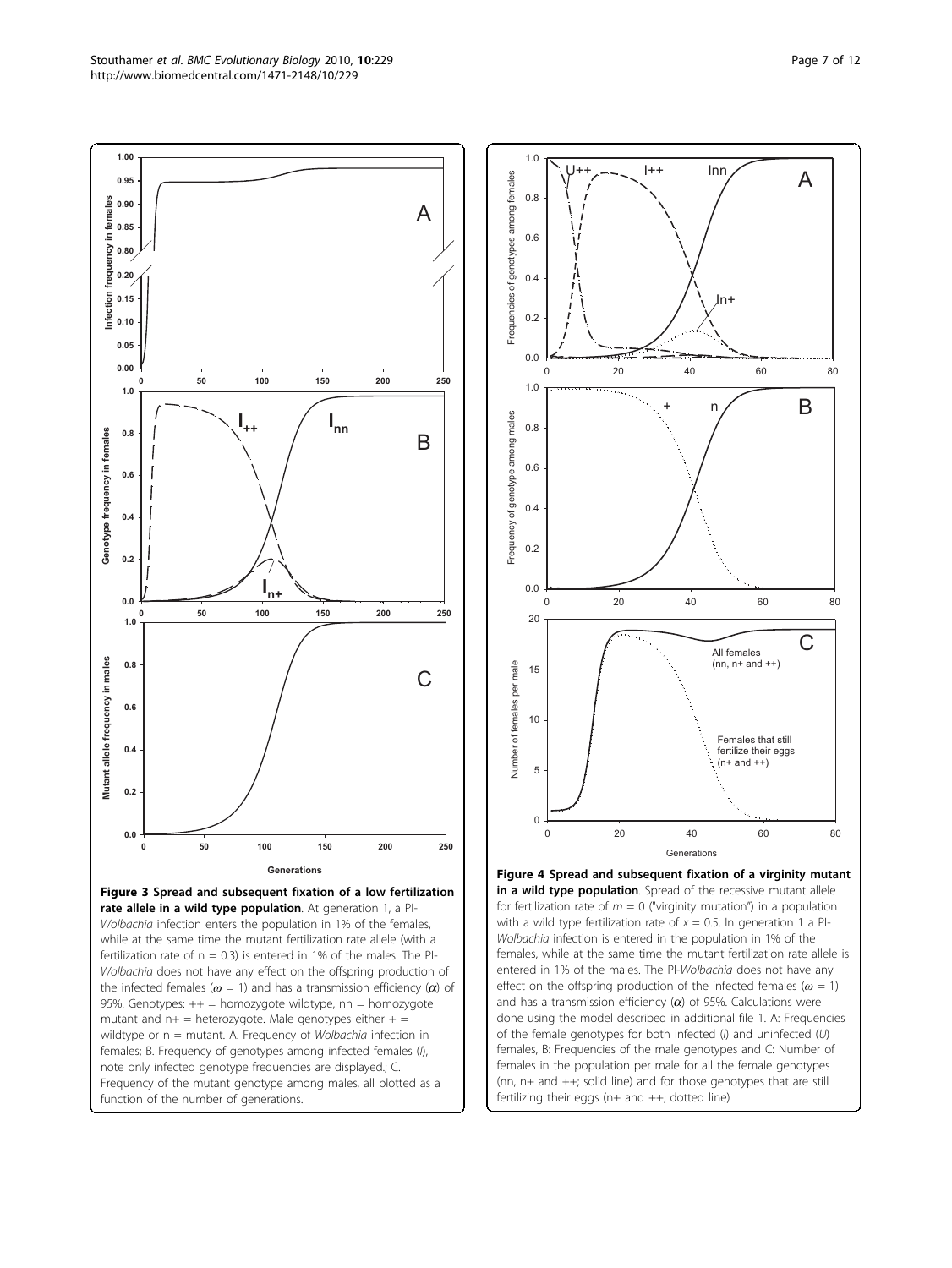<span id="page-7-0"></span>

where  $p$  is the proportion of females mating, so that, as with full mating, reduced fertilization ( $\nu > 0$ ) will spread provided the population sex ratio is female biased  $(r < 0.5)$ .

Interestingly in the simulations, the limitation of the male mating capacity resulted in two effects: 1.) the infection frequency went to a much higher level within a few generations, this is caused by a lower production of uninfected females by a.) uninfected mothers- a fraction of them remained unmated and produced only sons, and b.) a fraction of the infected females remained unmated and consequently produced fewer uninfected daughters (reduced sponsoring effect); 2.) in populations with a reduced mating capability it takes longer to reach fixation for the infection and the fertilization mutation because the spread of the mutant allele mainly takes place through the mating of males produced by infected females. And they will only be able to mate with a limited number of females (See legend Figure 5). The mutant allele and the infection finally go to fixation because of a ratcheting effect: all infected females that are homozygous for the fertilization mutation will no longer mate and their female offspring will remain homozygous and infected, yet they will produce male offspring that carries the mutation. This results in most of the males present the population to be carriers of the mutation. Only those females that are not yet homozygous for the mutation will mate and part of their offspring will become homozygous for the mutation. Consequently the class of females that is homozygous for the mutant allele and infected will grow relative to the class of females that is not yet homozygous and infected. Over time this ratcheting mechanism leads to all females being homozygous for the mutation and infected, all the males that are produced in these populations will then also be carriers of the mutation.

Whether the fertilization mutation is dominant or recessive has only little influence on the rate at which the mutation reaches fixation in the population, for most transmission efficiencies the recessive mutant will go to fixation faster than a dominant mutant. Only at very low Wolbachia transmission efficiencies does the dominant mutant go to fixation faster (data not shown).

So far we have assumed that the mutations are neutral with respect to offspring production. In many cases it could be argued that mutations interfering with the fertilization behavior would indeed be neutral or even have a fitness advantage for females. For instance, if the mutation interferes with costly traits involved with sexual reproduction such as pheromone production or storage of sperm etc., the resources that otherwise would have been spent on these traits may become available for other life history traits, resulting in higher offspring production by mutant females. A positive fitness effect of homozygosity for the fertilization mutant allows the mutation to spread more rapidly through the population. However, even a negative fitness effect of homozygosity for the fertilization mutation does not preclude its spread. Using our simulation model (additional file [1](#page-9-0)) we show in Figure [6](#page-8-0) the conditions under which a sex ratio mutant, which when homozygous has a negative fitness effect on its host, is still capable of invading a population with a spreading PI-Wolbachia infection. Figure [6](#page-8-0) also shows that the simulation results are consistent with the results from our analytic model (eqn A4, additional file [2](#page-9-0)). The analytic result is consistently slightly more restrictive. This minor difference may be due to the analytic result assumes the spread of the fertilization mutation is only driven by the  $I_{nn}$  females producing males carrying the mutant allele, while there is at least initially also a small contribution from heterozygous infected and uninfected females.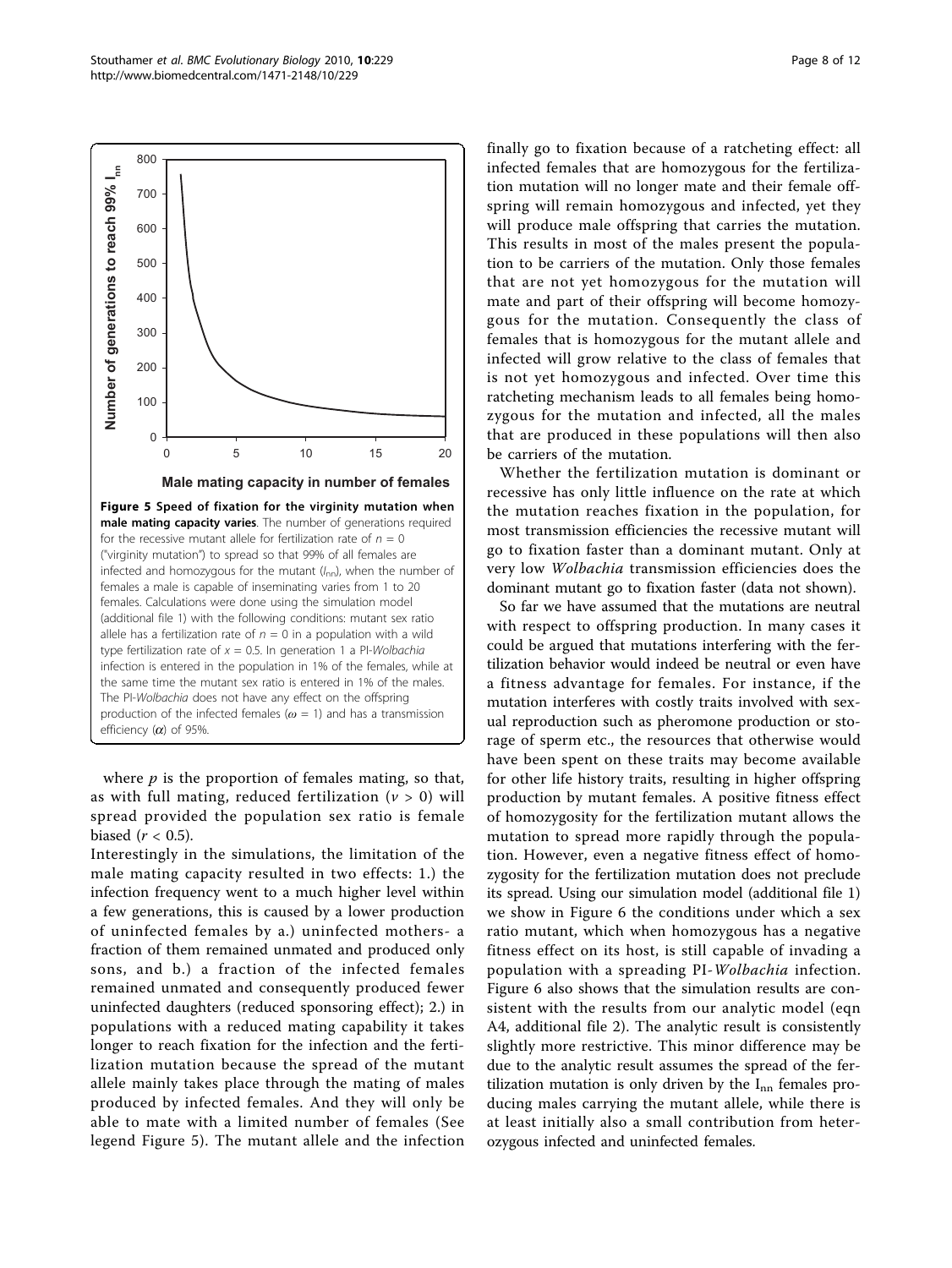<span id="page-8-0"></span>

## **Discussion**

We show that the female-biased sex ratio caused by a spreading PI-Wolbachia infection creates a conflict that gives a large selective advantage to females producing male offspring. The ultimate result of this process is the fixation of mutant alleles reducing the fertilization rate both in the infected and in the uninfected segments of a population. Although our model was based on a single locus, the same principles apply if there are many different loci involved with egg fertilization, thus selection should eventually lead to the fixation of mutant alleles at many loci or to fixation of a mutant allele with a major effect at a single locus, in either case resulting in no egg fertilization at all. Fixation of these mutant alleles occurs even though above a certain frequency there will no longer be an advantage to producing males (since only a small proportion of the females would still be fertilizing their eggs). The spread continues because by that time most of the males in the population will carry the mutation and the some of the daughters of females still willing to mate- i.e. those females not homozygous for the mutation- will become homozygous for the mutation (Figure [4\)](#page-6-0). The ultimate outcome is fixation of both PI-Wolbachia infection and the mutations interfering with sexual reproduction (egg fertilization).

If males are produced in these 'fixed' populations, they are in principle still capable of mating and producing sperm, but it is to be expected that females will no longer fertilize their eggs, and as a consequence, sexual reproduction cannot be regained in these populations even if the PI-Wolbachia infection is cured. Thus the conflict is resolved by a complete and irreversible loss of sexual reproduction and therefore complete dependence of the host on its symbiont counterpart for reproduction.

While the "costly female trait" hypothesis results in the same outcome as the "functional virginity mutation" hypothesis, their mechanisms differ. The difference between the 'functional virginity mutation" and the "costly female trait" hypotheses is the cost/benefit that is thought to be derived from the mutation. Under the "costly female trait" hypothesis the mutant spreads because females homozygous for the mutation are assumed to be fitter than non mutant females, while no cost assumptions are required under the "functional virginity mutation" hypothesis. Indeed, simulations and an analytical solution (additional file [2](#page-9-0)) show that even a substantial negative fitness effect does not deter the spread of functional virginity mutations (Figure 6). In addition, because Hymenoptera are known to have mechanisms to adjust their sex ratio, and that some variation exists in natural populations, selection can act readily on fertilization efficiency as soon as Wolbachia invades, and without requiring new mutations to arise. Consequently, we expect the "functional virginity" mutations to be the common cause of the loss of sexual function in females from populations fixed for PI-Wolbachia infections.

Once Wolbachia infection has reached fixation we expect the processes suggested by the other two other hypotheses also to take place. Initially we expect the "costly female traits" mutations to spread through their selective advantage, while other genes involved with sexual behavior in females and all male-specific traits should accumulate mutations at a neutral rate ("neutral accumulation hypothesis"). The longer the population has been fixed for infection the less functional the males are expected to be.

Several changes have been found in the female reproductive organs and behavior in PI-Wolbachia fixed species. In most species only the lack of fertilization has been noted and no additional studies have been done to determine if there are morphological or physiological changes in the females or males. One exception to this is the species Muscidifurax uniraptor [\[50](#page-11-0)] where females lack a spermathecal muscle. In several species where the PI infection has gone to fixation the males have been studied in detail, for instance in M. uniraptor males no longer produce sperm. In the species L. clavipes the males derived from the infected lines are less fertile than males from an arrhenotokous line [\[51\]](#page-11-0).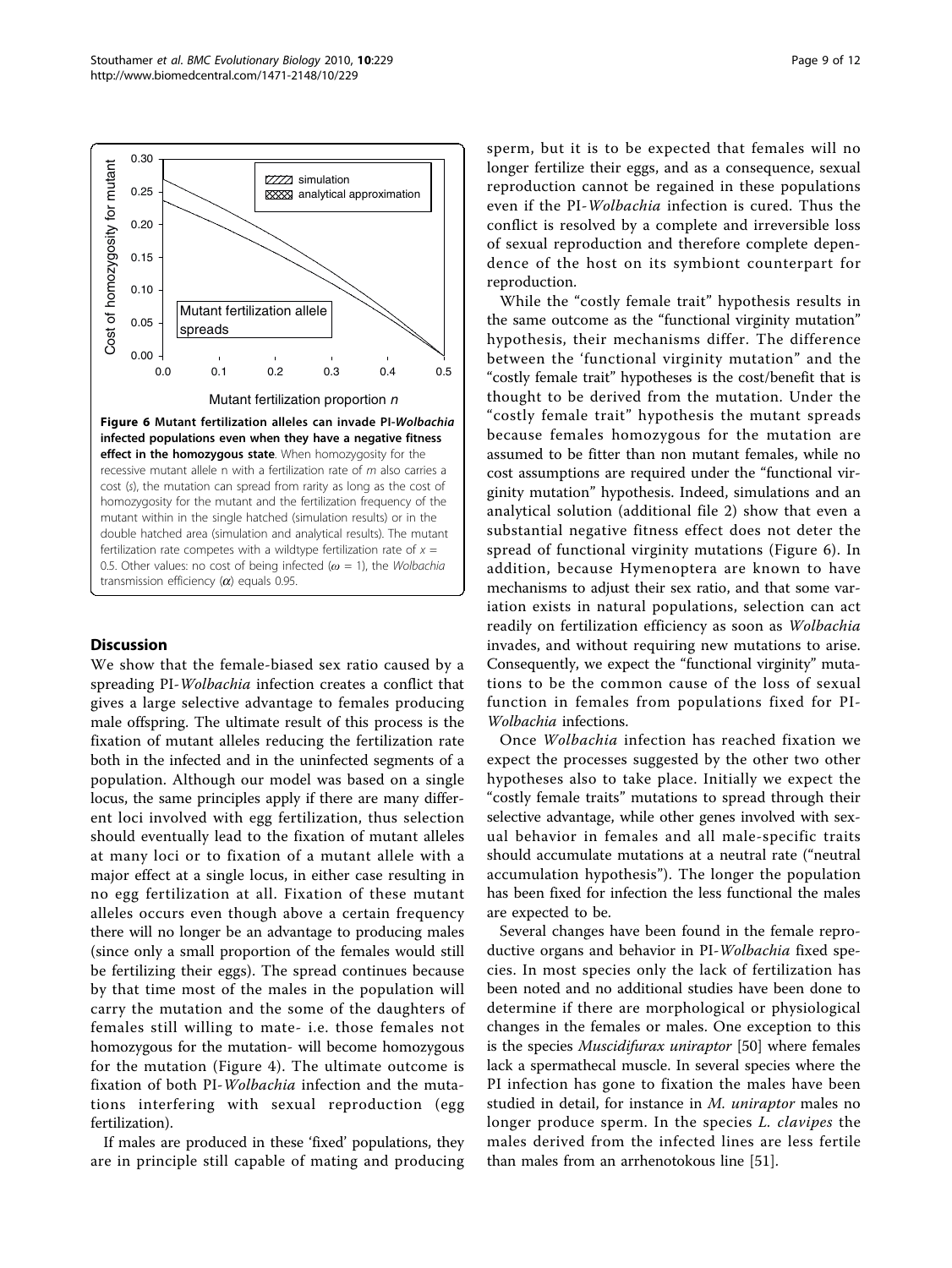<span id="page-9-0"></span>Another effect of this irreversible loss of sexual function is that the fate of the Wolbachia and its host are inextricably linked. As a result, selection on the interaction between the Wolbachia and its host for increased production of infected offspring by infected females  $(\alpha \omega)$  should also become stronger. Such clonal selection can start as soon as infected females have become homozygous for the virginity allele(s). Increased production of infected offspring can be attained by reducing the negative effect of the infection on the offspring production  $(1-\omega)$  and by increasing the transmission efficiency  $(\alpha)$  of the Wolbachia.

After the infection and the virginity mutation(s) have reached fixation, we expect that all females will be identical in those genes associated with the virginity mutations. However, the rest of the genome may differ between different clonal lines. The next selective step in the evolution of PI-Wolbachia infected species is a reduction in the number of clones due to selective sweeps favoring reductions in costly female traits and other beneficial mutations, as well as mutations in Wolbachia that affect the fitness of infected females. This scenario should result in a large reduction of clonal types in the field, depending on the size of the population and the frequency at which beneficial and costly female trait mutations take place. In addition, we would expect the population to regain some level of clonal diversity in neutral markers between sweeps.

Several fixed PI-Wolbachia infected populations have been studied for clonal variation. In Diplolepis spinosissimae and L. clavipes both fixed infected and uninfected populations were studied for genetic variation, and only a small number of clones were found in infected populations. The number of clones per infected population varied from 1-3 in D. spinosissimae as was inferred from three different microsatellite loci [[52](#page-11-0)]. The total genetic diversity in the infected populations was also much lower than in the sexual population [[52\]](#page-11-0). In Diplolepis rosae all studied populations were parthenogenetic and most likely infected with Wolbachia [[53\]](#page-11-0). Over the whole range (from Sweden to Greece) only 8 different clones were recognized using 9 different allozymes [\[54](#page-11-0)]. The situation is less clear in *L. clavipes* where two main clonal types were identified using AFLP markers [[32\]](#page-10-0); but within each clonal type there was considerable genetic variation. Furthermore the genetic variation in the sexual population appeared to be similar to that in the clonal populations.

## Conclusions

Once a PI-Wolbachia infection enters in a population several outcomes are possible. If the PI-Wolbachia immediately has a perfect transmission the infection will

go rapidly to fixation depending on relative offspring production of the infected females. Neither male nor female sexual function is expected to change during this rapid spread of the infection. It is however unlikely that new associations of host and Wolbachia will immediately result in a perfect transmission. Many artificial inoculations of Wolbachia in novel hosts are unsuccessful, or have a poor transmission [[55-59](#page-11-0)]. If a PI-Wolbachia enters a population and it has an imperfect transmission and it allows the Wolbachia to spread through the population then several outcomes are possible. Initially such a spread will lead to the coexistence of both infected and uninfected individuals in the population. This prolonged coexistence allows time for several traits to evolve (either by selection on already existing variation or on arising mutations). Here, we have shown that the most likely outcome is the selection for low fertilization mutants in the population, eventually leading to the fixation of the infection in the population and the irreversible loss of sexual reproduction. This appears to be the most common outcome in PI-Wolbachia infected Hymenoptera and highlights that dependence among organisms can evolve rapidly due to the resolution of the conflicts emerging between cytoplasmic and nuclear genes, and without requiring mutualism between the partners. This is clearly an alternative to the classical scenarios of evolution of mutualism where dependence is thought to evolve after long co-evolutionary history between partners.

## Methods

## Modeling

The recursive relationships relating the frequencies of the infection and the different fertilization genotypes in present generation to the next are given in Additional file 1. The model assumes non-overlapping generations, and unlimited growth of the population. All females independent of genotype or infection status have an equal chance of mating. These relationships were modeled over the generations using an excel spreadsheet (Additional file 4) that is explained in Additional file 3.

## Additional material

[Additional file 1: R](http://www.biomedcentral.com/content/supplementary/1471-2148-10-229-S1.DOC)ecursive equations used in simulations. Recursive equations used in simulations

[Additional file 2: A](http://www.biomedcentral.com/content/supplementary/1471-2148-10-229-S2.DOC)nalytical solution of mutant fertilization allele spread when homozygosity for mutant allele is costly. Appendix [Additional file 3: D](http://www.biomedcentral.com/content/supplementary/1471-2148-10-229-S3.DOC)escription of the Excel file (see additional file4) used in the simulation. Explanation of the simulation model given in the additional file 4.

[Additional file 4: M](http://www.biomedcentral.com/content/supplementary/1471-2148-10-229-S4.XLS)odel used in calculations. Excel file containing the spreadsheet used in the simulations described in the manuscript.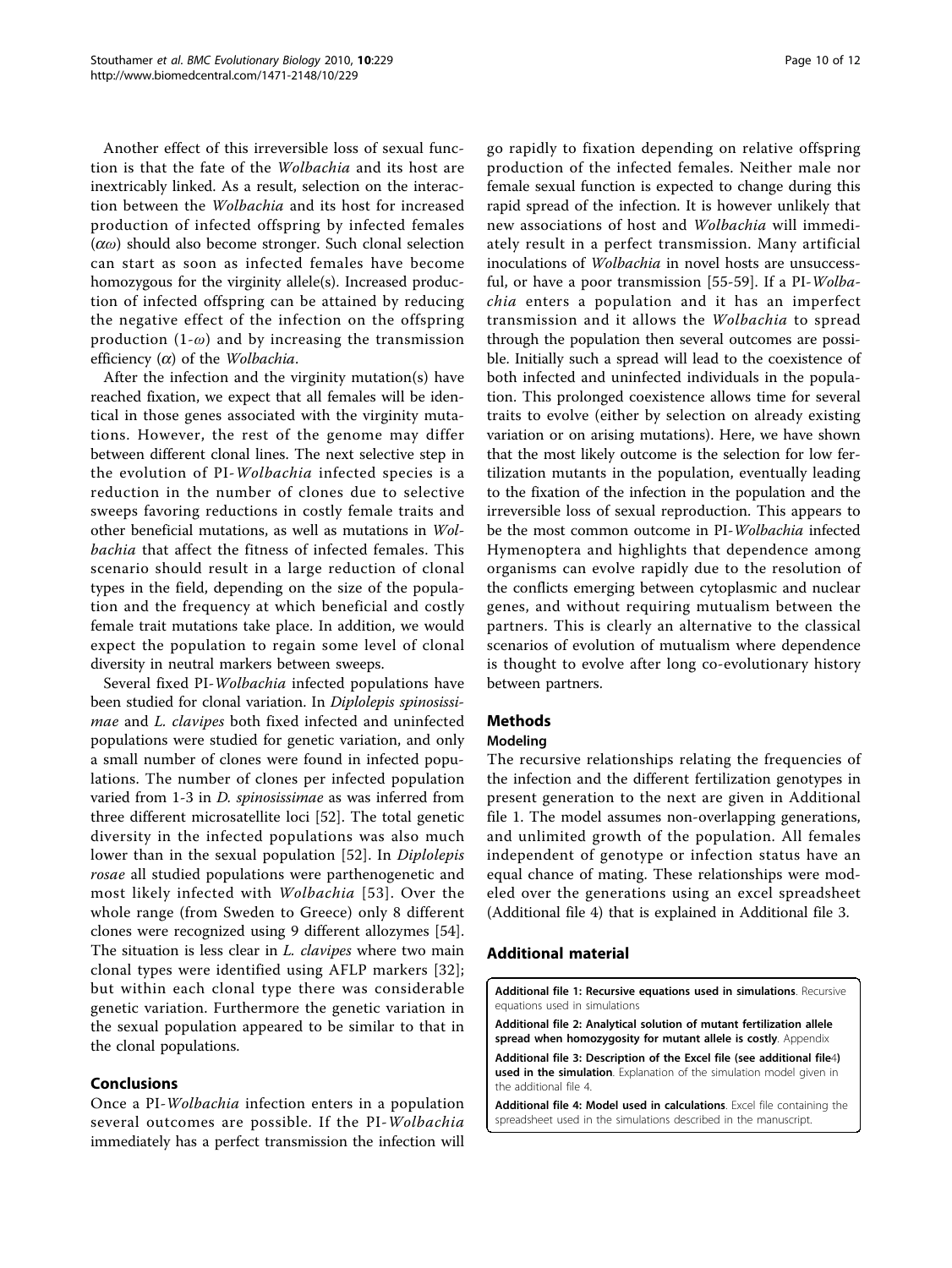#### <span id="page-10-0"></span>Acknowledgements

We would like to thank Paul Rugman-Jones for the review of earlier versions of this manuscript. This work was supported in part by a National Science Foundation Award EF-0328363 to RS.

#### Author details

<sup>1</sup>Department of Entomology, University of California, Riverside, CA 92521, USA. <sup>2</sup>Université de Lyon; Université Lyon 1; CNRS; UMR 5558, Laboratoire de Biométrie et Biologie Evolutive, 43 Boulevard du 11 Novembre 1918, Villeurbanne F-69622, France. <sup>3</sup>Department of Biology, University of California, Riverside, CA 92521, USA.

#### Authors' contributions

The original idea for this study was conceived by RS and FV. Subsequent models were made by RS and JER. The analytical solution shown in Additional file [2](#page-9-0) was derived by LN. The manuscript was written by RS and LN and edited by FV and JER. All authors have read and approved the final manuscript.

#### Received: 19 February 2010 Accepted: 28 July 2010 Published: 28 July 2010

#### References

- 1. Cosmides LM, Tooby J: Cytoplasmatic inheritance and intragenomic conflict. JtheorBiol 1981, 89:83-129.
- 2. Hurst LD: Intragenomic conflict as an evolutionary force. Proc R Soc Lond 1992, 248:135-140.
- 3. Eberhard WG: Evolutionary consequences of intracellular organelle competition. QuartRevBiol 1980, 55:231-249.
- 4. Hoekstra RF: The Evolution of Sexes. Experientia Supplementum (Basel), Vol 55 The Evolution of Sex and Its Consequences 403p Birkhaeuser Verlag: Basel, Switzerland; Boston, Massachusetts, USA IllusStearns SC 1987, 59-92.
- 5. Maurice S, Belhassen E, Couvet D, Gouyon PH: [Evolution of dioecy: Can](http://www.ncbi.nlm.nih.gov/pubmed/7989215?dopt=Abstract) [nuclear-cytoplasmic interactions select for maleness?](http://www.ncbi.nlm.nih.gov/pubmed/7989215?dopt=Abstract) Heredity 1994, 73(4):346-354.
- Rigaud T: Inherited microorganisms and sex determination of arthropod hosts. Influential passengers: inherited microorganisms and arthropod reproduction Oxford, UK: Oxford University PressO'Neill SL, Hoffmann AA, Werren JH 1997, 81-101.
- 7. Hurst GDD, Hurst LD, Majerus MEN: Cytoplasmic sex ratio distorters. Influential passengers: inherited microorganisms and arthropod reproduction Oxford, UK: Oxford University PressO'Neill SL, Hoffmann AA, Werren JH 1997, 125-154.
- 8. Stouthamer R: Wolbachia-induced parthenogenesis. Influential passengers: Inherited microorganisms and arthropod reproduction Oxford, UK: Oxford University PressO'Neill SL, Hoffmann AA, Werren JH 1997, 102-124.
- Werren JH: Biology of [Wolbachia](http://www.ncbi.nlm.nih.gov/pubmed/15012323?dopt=Abstract). Annu Rev Entomol 1997, 587-609.
- 10. Stouthamer R, Breeuwer JAJ, Hurst GDD: [Wolbachia pipientis](http://www.ncbi.nlm.nih.gov/pubmed/10547686?dopt=Abstract): Microbial [manipulator of arthropod reproduction.](http://www.ncbi.nlm.nih.gov/pubmed/10547686?dopt=Abstract) Annual Review of Microbiology 1999, 53:71-102.
- 11. Weeks AR, Marec F, Breeuwer JAJ: [A mite species that consists entirety of](http://www.ncbi.nlm.nih.gov/pubmed/11431565?dopt=Abstract) [haploid females.](http://www.ncbi.nlm.nih.gov/pubmed/11431565?dopt=Abstract) Science 2001, 292(5526):2479-2482.
- 12. Zchori-Fein E, Perlman SJ, Kelly SE, Katzir N, Hunter MS: [Characterization of](http://www.ncbi.nlm.nih.gov/pubmed/15143050?dopt=Abstract) a 'Bacteroidetes' [symbiont in Encarsia wasps \(Hymenoptera:](http://www.ncbi.nlm.nih.gov/pubmed/15143050?dopt=Abstract) Aphelinidae): proposal of '[Candidatus Cardinium hertigii](http://www.ncbi.nlm.nih.gov/pubmed/15143050?dopt=Abstract)'. International Journal of Systematic and Evolutionary Microbiology 2004, 54(Part 3):961-968.
- 13. Hunter MS, Perlman SJ, Kelly SE: A bacterial symbiont in the Bacteroidetes induces cytoplasmic incompatibility in the parasitoid wasp Encarsia pergandiella. Proc Roy Soc (B) 2003, 270(1529):2185-2190.
- 14. Hurst GDD, Hammarton TC, Bandi C, Majerus TMO, Bertrand D, Majerus MEN: The diversity of inherited parasites of insects: The malekilling agent of the ladybird beetle Coleomegilla maculata is a member of the Flavobacteria. Genet Res 1997, 70(1):1-6.
- 15. Hagimori T, Abe Y, Date S, Miura K: [The first finding of a](http://www.ncbi.nlm.nih.gov/pubmed/16450063?dopt=Abstract) Rickettsia [bacterium associated with parthenogenesis induction among insects.](http://www.ncbi.nlm.nih.gov/pubmed/16450063?dopt=Abstract) Current Microbiology 2006, 52(2):97-101.
- 16. Rigaud T, Juchault P, Mocquard JP: The evolution of sex determination in isopod crustaceans. Bioessays 1997, 19(5):409-416.
- 17. Jiggins FM: Widespread 'hilltopping' in Acraea butterflies and the origin of sex-role-reversed swarming in Acraea encedon and A. encedana. Afr J Ecol 2002, 40(3):228-231.
- 18. Dyson EA, Hurst GDD: Persistence of an extreme sex-ratio bias in a natural population. Proc Natl Acad Sc USA 2004, 101(17):6520-6523.
- 19. Hornett EA, Charlat S, Duplouy AMR, Davies N, Roderick GK, Wedell N, Hurst GDD: [Evolution of male-killer suppression in a natural population.](http://www.ncbi.nlm.nih.gov/pubmed/16933972?dopt=Abstract) PLoS Biology 2006, 4(9):e283.
- 20. Charlat S, Hornett EA, Fullard JH, Davies N, Roderick GK, Wedell N, Hurst GDD: [Extraordinary flux in sex ratio.](http://www.ncbi.nlm.nih.gov/pubmed/17626876?dopt=Abstract) Science 2007, 317(5835):214-214.
- 21. Huigens ME, Stouthamer R: Parthenogenesis associated with Wolbachia. Insect symbiosis Boca Raton: CRC pressBourtzis K, Miller TA 2003, 247-266.
- 22. Stouthamer R, Kazmer DJ: Cytogenetics of microbe-associated parthenogenesis and its consequences for gene flow in Trichogramma wasps. Heredity 1994, 73(3):317-327.
- 23. Pannebakker BA, Pijnacker LP, Zwaan BJ, Beukeboom LW: Cytology of Wolbachia-induced parthenogenesis in Leptopilina clavipes (Hymenoptera: Figitidae). Genome 2004b, 47(2):299-303.
- 24. Stille B, Davring L: Meiosis and reproductive stategy in the parthenogenetic gall wasp Diplolepis rosae. Heriditas 1980, 92:353-362.
- 25. Gottlieb Y, Zchori-Fein E, Werren JH, Karr TL: Diploidy restoration in Wolbachia-infected Muscidifurax uniraptor (Hymenoptera: Pteromalidae). J Inv Pathol 2002, 81(3):166-174.
- 26. Stouthamer R, van Tilborg M, de Jong JH, Nunney L, Luck RF: Selfish element maintains sex in natural populations of a parasitoid wasp. Proc Roy Soc (B) 2001, 268(1467):617-622.
- 27. Reed KM: [Cytogenetic analysis of the paternal sex-ratio chromosome of](http://www.ncbi.nlm.nih.gov/pubmed/7681418?dopt=Abstract) [Nasonia vitripennis](http://www.ncbi.nlm.nih.gov/pubmed/7681418?dopt=Abstract). Genome 1993, 36(1):157-161.
- 28. van Vugt JFA, Salverda M, de Jong JH, Stouthamer R: [The paternal sex](http://www.ncbi.nlm.nih.gov/pubmed/12897866?dopt=Abstract) [ratio chromosome in the parasitic wasp](http://www.ncbi.nlm.nih.gov/pubmed/12897866?dopt=Abstract) Trichogramma kaykai condenses [the paternal chromosomes into a dense chromatin mass.](http://www.ncbi.nlm.nih.gov/pubmed/12897866?dopt=Abstract) Genome 2003, 46(4):580-587.
- 29. Pijls JWAM, Van Steenbergen HJ, Van Alphen JJM: Asexuality cured: The relations and differences between sexual and asexual Apoanagyrus diversicornis. Heredity 1996, 76(5):506-513.
- 30. Arakaki N, Noda H, Yamagishi K: Wolbachia-induced parthenogenesis in the egg parasitoid Telenomus nawai. Entomol Exp Appl 2000, 96(2):177-184.
- 31. Jeong G, Stouthamer R: [Genetics of female functional virginity in the](http://www.ncbi.nlm.nih.gov/pubmed/15523503?dopt=Abstract) Parthenogenesis-Wolbachia [infected parasitoid wasp](http://www.ncbi.nlm.nih.gov/pubmed/15523503?dopt=Abstract) Telenomus nawai [\(Hymenoptera: Scelionidae\).](http://www.ncbi.nlm.nih.gov/pubmed/15523503?dopt=Abstract) Heredity 2005, 94(4):402-407.
- 32. Pannebakker BA, Zwaan BJ, Beukeboom LW, Van Alphen JJM: Genetic diversity and Wolbachia infection of the Drosophila parasitoid Leptopilina clavipes in western Europe. Mol Ecol 2004c, 13(5):1119-1128.
- 33. Kremer N, Charif D, Henri H, Bataille M, Prevost G, Kraaijeveld K, Vavre F: [A](http://www.ncbi.nlm.nih.gov/pubmed/19513092?dopt=Abstract) new case of Wolbachia [dependence in the genus](http://www.ncbi.nlm.nih.gov/pubmed/19513092?dopt=Abstract) Asobara: evidence for [parthenogenesis induction in](http://www.ncbi.nlm.nih.gov/pubmed/19513092?dopt=Abstract) Asobara japonica. Heredity 2009, 103:248-256.
- 34. Russell JE, Stouthamer R: [The genetics and evolution of obligate](http://www.ncbi.nlm.nih.gov/pubmed/20442735?dopt=Abstract) [reproductive parasitism in](http://www.ncbi.nlm.nih.gov/pubmed/20442735?dopt=Abstract) Trichogramma pretiosum infected with [parthenogenesis-inducing](http://www.ncbi.nlm.nih.gov/pubmed/20442735?dopt=Abstract) Wolbachia. Heredity 2010.
- 35. Zchori-Fein E, Faktor O, Zeidan M, Gottlieb Y, Czosnek H, Rosen D: [Parthenogenesis-inducing microorganisms in](http://www.ncbi.nlm.nih.gov/pubmed/8589844?dopt=Abstract) Aphytis (Hymenoptera: [Aphelinidae\).](http://www.ncbi.nlm.nih.gov/pubmed/8589844?dopt=Abstract) Insect Mol Biol 1995, 4(3):173-178.
- De Barro PJ, Hart PJ: Antibiotic curing of parthenogenesis in Eretmocerus mundus (Australian parthenogenic form). Entomol Exp Appl 2001, 99(2):225-230.
- 37. Stouthamer R, Luck RF, Hamilton WD: Antibiotics cause parthenogenetic Trichogramma to revert to sex. Proc Natl Acad Sci 1990, 87:2424-2427.
- Horjus M, Stouthamer R: Does infection with thelytoky-causing Wolbachia in the pre-adult and adult life stages influence the adult fecundity of Trichogramma deion and Muscidifurax uniraptor? Proc Sect Exper Appl Entomol Netherlands Entomol Soc 1995, 6:35-40.
- 39. Stouthamer R, Mak F: Influence of antibiotics on the offspring production of the Wolbachia-infected parthenogenetic parasitoid Encarsia formosa. J Inv Pathol 2002, 80(1):41-45.
- 40. Grenier S, Gomes SM, Pintureau B, Lassabliere F, Bolland P: Use of tetracycline in larval diet to study the effect of Wolbachia on host fecundity and clarify taxonomic status of Trichogramma species in cured bisexual lines. J Inv Pathol 2002, 80(1):13-21.
- 41. Silva ISSM: Identification and evaluation of Trichogramma parasitoids for biological pest control. 1999, PhD Thesis Wageningen University, The Netherlands.